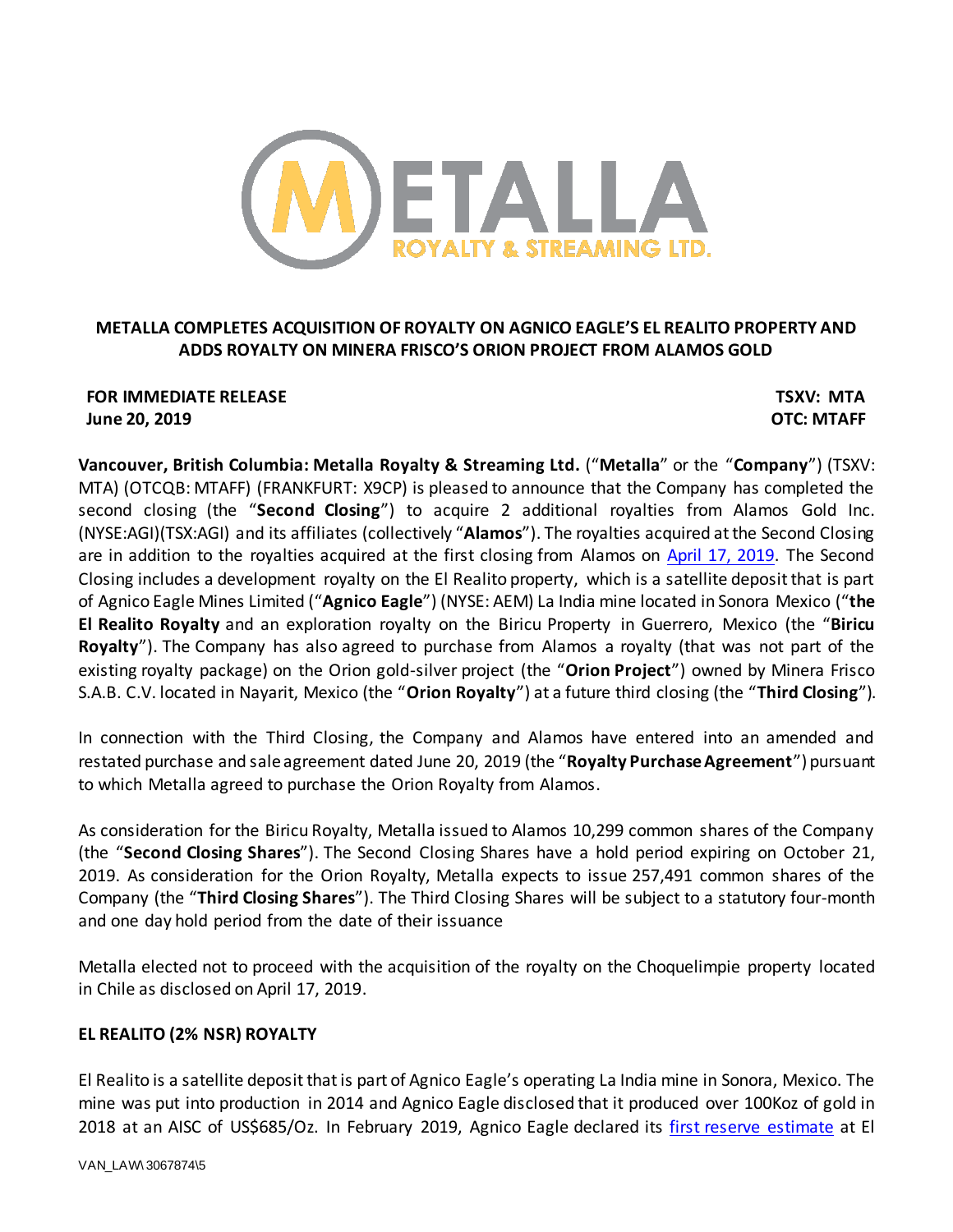Realito of 84Koz of gold and 418Koz of silver (3.3 million tonnes grading 0.80g/t gold and 3.96g/t silver) as of December 31, 2018(1). Agnico Eagle disclosed that as of December 31, 2018, it completed 15,879 metres of drilling in 2018 on El Realito and that it expected to drill an additional 10,000 metres for further mine-site exploration and 2,000 metres of infill drilling at El Realito and nearby targets in 2019. In Q1 2019, Agnico Eagle released drill holes testing parallel structures in the pit intersecting 1.4g/t gold and 5g/t silver over 22.4 meters in the northwest and extended the known resource mineralization to the south with hole INER19-239 intersecting 1.3g/t gold and 7g/t silver over 19.8 metres <sup>(2)</sup>. Agnico Eagle disclosed that the system remained open and that the drill program is currently testing extensions of the system to expand the resource.

(1) Refer to Agnico Eagle's Annual Information Form for the year ended December 31, 2018, and dated as of March 26, 2019. (2) Refer to Agnico Eagle's First Quarter 2019 results dated April 25, 2019



## **ORION (2.75% NSR) ROYALTY**

The Orion Royalty covers 30,782 hectares of the Orion Project located in Nayarit, Mexico in the prolific Sierra Madre Occidental mountain range. The exploration project is a low sulphidation epithermal underground deposit owned by Minera Frisco S.A.B de C.V. Minera Frisco purchased the Orion Project in October of 2012 as part of the acquisition of the Ocampo mine from AuRico Gold. Nayarit Gold Inc. filed a PEA<sup>(3)</sup> that was released on the project outlining a 5-year underground mine plan focused on the highgrade Animas/Del Norte veins. The project has an indicated resource of 1.1Mt at 8.81g/t Au-Eq for 314Koz Au-Eq.

(3) NI 43-101 Preliminary Economic Assessment Nayarit Gold Inc. Orion Project, Animas/Del Norte Zone State of Nayarit, Mexico was filed on SEDAR by Nayarit Gold Inc. on February 24, 2010, and prepared by SRK Consulting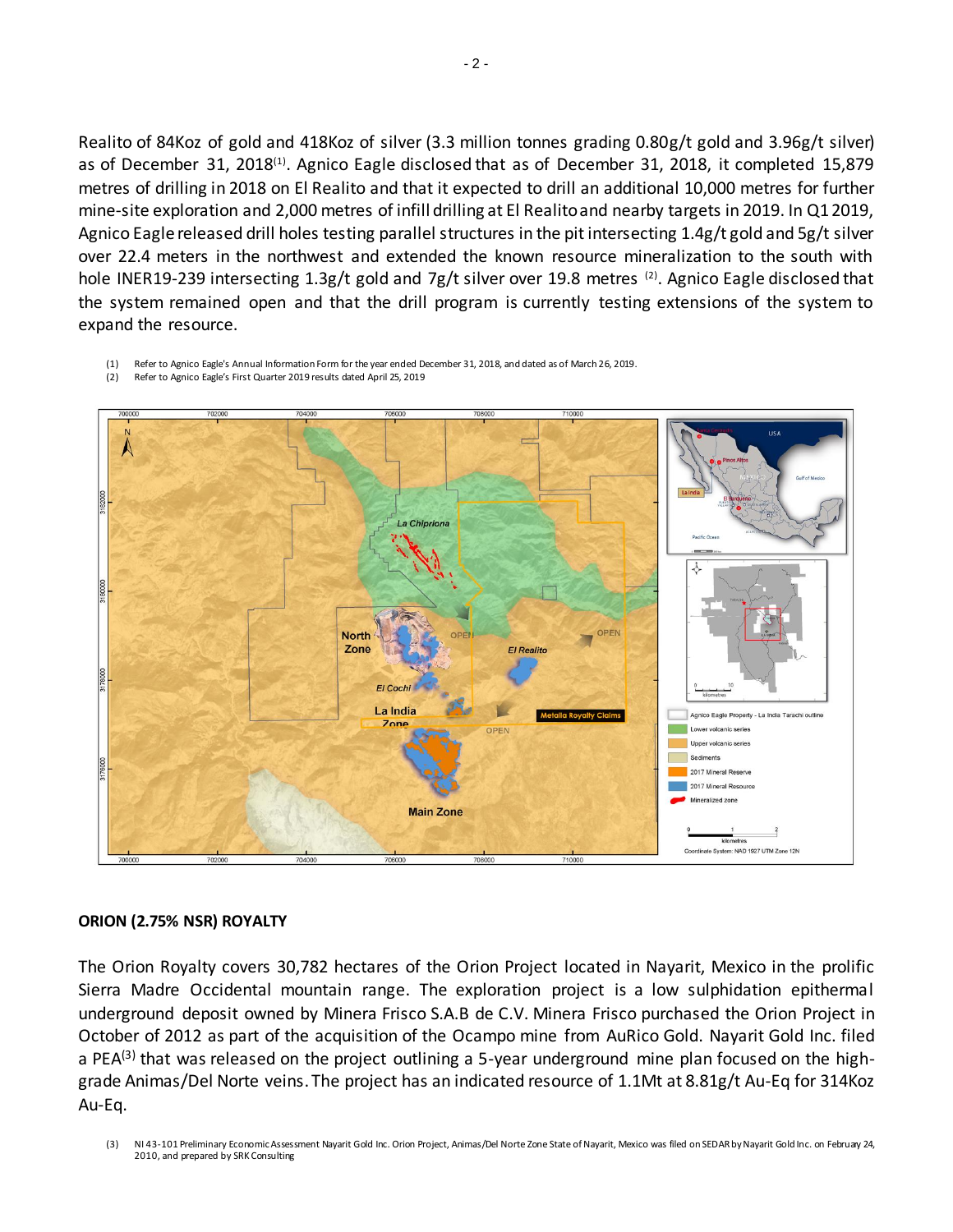|                 | Asset               | Operator                  | Country                | Stage       | Terms               |
|-----------------|---------------------|---------------------------|------------------------|-------------|---------------------|
| $\mathbf{1}$    | El Realito          | Agnico Eagle              | Sonora, Mexico         | Development | <b>2% NSR</b>       |
| $\overline{2}$  | La Fortuna          | Minera Alamos             | Durango, Mexico        | Development | Option - 1% NSR     |
| 3               | Wasamac             | Monarch Gold              | Rouyn-Noranda, Quebec  | Development | 1.5% NSR            |
| 4               | <b>Beaufor Mine</b> | Monarch Gold              | Val d'Or, Quebec       | Development | <b>1% NSR</b>       |
| 5               | San Luis            | <b>SSR Mining</b>         | Peru                   | Development | <b>1% NSR</b>       |
| 6               | <b>Big Island</b>   | <b>Copper Reef Mining</b> | Flin Flon, Manitoba    | Exploration | <b>2% NSR</b>       |
| $7\overline{ }$ | <b>Biricu</b>       | Guerrero Ventures         | Guerrero, Mexico       | Exploration | 2% NSR + \$10/oz Ag |
| 8               | Boulevard           | Independence Gold         | Yukon, Ontario         | Exploration | <b>1% NSR</b>       |
| 9               | Camflo Northwest    | Monarch Gold              | Val d'Or, Quebec       | Exploration | <b>1% NSR</b>       |
| 10              | <b>Edwards Mine</b> | Waterton                  | Wawa, Ontario          | Exploration | 1.25% NSR           |
| 11              | Goodfish Kirana     | <b>Warrior Gold</b>       | Kirkland Lake, Ontario | Exploration | <b>1% NSR</b>       |
| 12              | Kirkland-Hudson     | Kirkland Lake Gold        | Kirkland Lake, Ontario | Exploration | <b>2% NSR</b>       |
| 13              | Pucarana            | Buenaventura              | Peru                   | Exploration | Option -1.8% NSR    |
| 14              | Capricho            | Pucara                    | Peru                   | Exploration | <b>1% NSR</b>       |
| 15              | Lourdes             | Pucara                    | Peru                   | Exploration | <b>1% NSR</b>       |
| 16              | Santo Tomas         | Pucara                    | Peru                   | Exploration | <b>1% NSR</b>       |
| 17              | Guadalupe/Pararin   | Pucara                    | Peru                   | Exploration | <b>1% NSR</b>       |
| 18              | Orion               | Minera Frisco             | Nayarit, Mexico        | Exploration | 2.75% NSR(4)        |

## **UPDATED ROYALTY PORTFOLIO ACQUIRED FROM ALAMOS**

(4) Expected to be acquired at a future Third Closing date to be determined

## **QUALIFIED PERSON**

The technical information contained in this news release has been reviewed and approved by Charles Beaudry, geologist M.Sc., member of the Association of Professional Geoscientists of Ontario and the Ordre des Géologues du Québec and a consultant to Metalla. Mr. Beaudry is a Qualified Person as defined in "National Instrument 43-101 *Standards of disclosure for mineral projects*".

## **NO OFFER OR SOLICITATION**

This press release does not constitute an offer to sell or the solicitation of an offer to buy any securities, nor will there be any sale of securities in any state or jurisdiction in which such offer, solicitation or sale would be unlawful prior to registration or qualification under the securities laws of any such state or jurisdiction.

## **ABOUT METALLA**

Metalla is a precious metals royalty and streaming company. Metalla provides shareholders with leveraged precious metal exposure through a diversified and growing portfolio of royalties and streams. Our strong foundation of current and future cash-generating asset base, combined with an experienced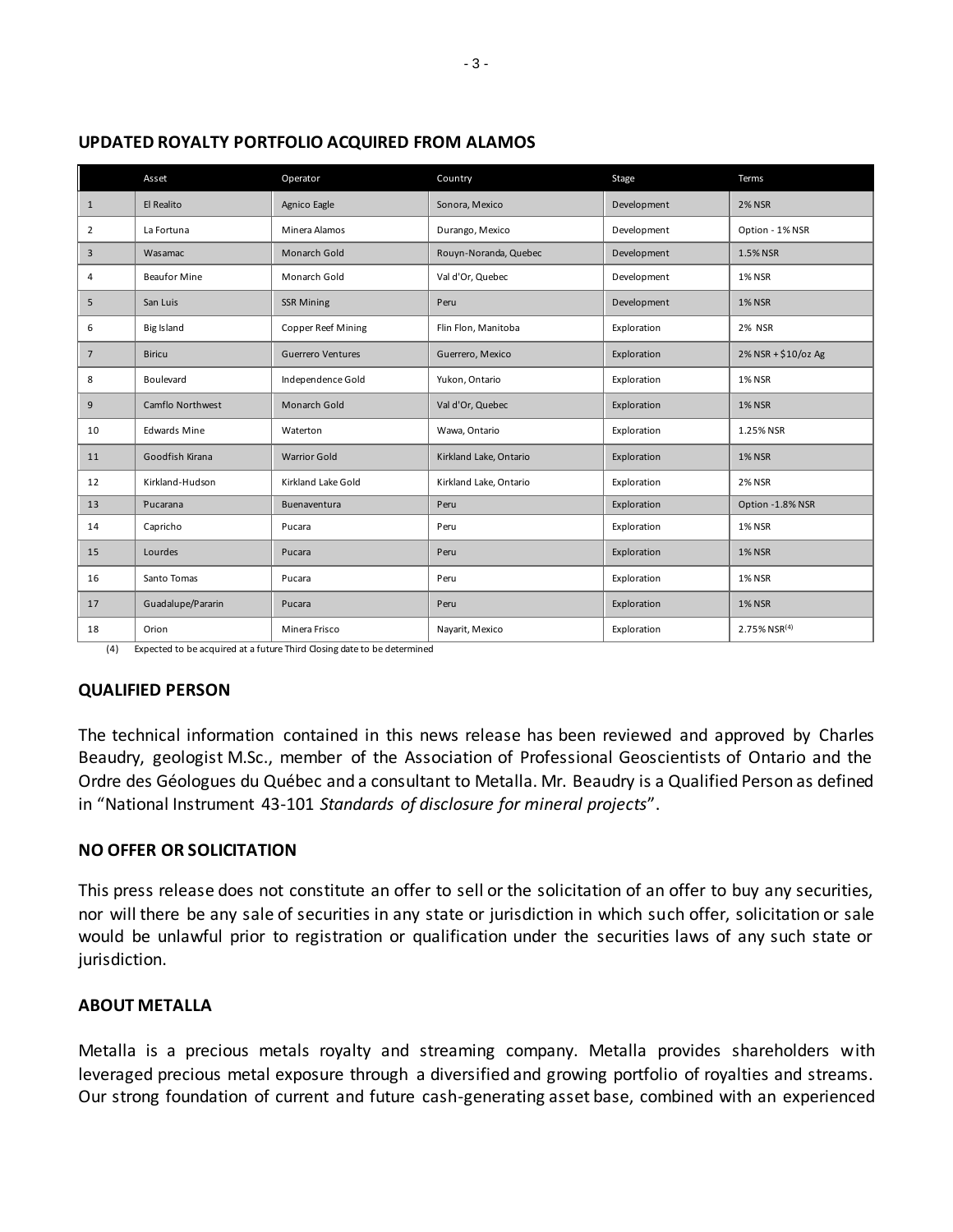team gives Metalla a path to become one of the leading gold and silver companies for the next commodities cycle.

For further information, please visit our website a[t www.metallaroyalty.com](http://www.metallaroyalty.com/)

## **ON BEHALF OF METALLA ROYALTY & STREAMING LTD.**

(signed) "Brett Heath"

President and CEO

## **CONTACT INFORMATION**

## **Metalla Royalty & Streaming Ltd.**

Brett Heath, President & CEO Phone: [604-696-0741](tel:604-696-0741) Email: [info@metallaroyalty.com](mailto:info@metallaroyalty.com)

Kristina Pillon, Investor Relations Phone: 604-908-1695 Email: [kristina@metallaroyalty.com](mailto:kristina@metallaroyalty.com)

#### Website: [www.metallaroyalty.com](http://www.metallaroyalty.com/)

*Neither the TSXV nor it's Regulation Services Provider (as that term is defined in the policies of the Exchange) accept responsibility for the adequacy or accuracy of this release.*

#### *Cautionary Note Regarding Forward-Looking Statements*

*This press release contains "forward-looking information" and "forward-looking statements" within the meaning of applicable Canadian and U.S. securities legislation. The forward-looking statements herein are made as of the date of this press release only, and the Company does not assume any obligation to update or revise them to reflect new information, estimates or opinions, future events or results or otherwise, except as required by applicable law.* 

*Often, but not always, forward-looking statements can be identified by the use of words such as "plans", "expects", "is expected", "budgets", "scheduled", "estimates", "forecasts", "predicts", "projects", "intends", "targets", "aims", "anticipates" or "believes" or variations (in cluding negative variations) of such*  words and phrases or may be identified by statements to the effect that certain actions "may", "could", "should", "would", "might" or "will" be taken, occuror *be achieved. Forward-looking statements and information include, but are not limited to, the completion of the Third Closing, any exercise of options on*  royalties granted to Metalla by Alamos, anticipated cash flows upon completion of the transaction, future financial reporting by Metalla, the receipt of payments *from Metalla's mining royalty and streaming portfolio, the requirement for regulatory approvals and third-party consents, the Company's financial guidance, outlook, proposed plans for acquiring additional stream and royalty interests and the potential of such streams and royalty interests to provide returns and the completion of mine expansion under construction phases at the mines or properties that the Company holds an interest in. Forward-looking statements and information are based on forecasts of future results, estimates of amounts not yet determinable and assumptions that, while believed by management to be reasonable, are inherently subject to significant business, economic and competitive uncertainties, and contingencies. Forward-looking statements and information are subject to various known and unknown risks and uncertainties, many of which are beyond the ability of Metalla to control or predict, that may cause Metalla's actual results, performance or achievements to be materially different from those expressed or implied thereby, and are developed based on assumptions about such risks, uncertainties and other factors set out herein, including but not limited to: the requirement for regulatory approvals and third party consents, the impact of general business and economic conditions, the absence of control over the mining operations from which Metalla will purchase gold and receive royalties, including risks related to international operations, government relations and environmental regulation, the inherent risks involved in the exploration and development of mineral properties; the uncertainties involved in interpreting exploration data; the potential for delays in explorationor development activities; the geology, grade and continuity of mineral deposits; the possibility that future exploration, development or mining results will not be consistent with Metalla's expectations; accidents, equipment breakdowns, title matters, labor disputes or other unanticipated difficulties or interruptions in operations; fluctuating metal prices; unanticipated costs and expenses; uncertainties relating to the availability and costs of financing needed in the future; the inherent uncertainty of production and cost estimates and the potential for unexpected costs and expenses, commodity price fluctuations; currency fluctuations; regulatory restrictions, including environmental regulatory restrictions; liability, competition, loss of key employees and other related risks and uncertainties.*